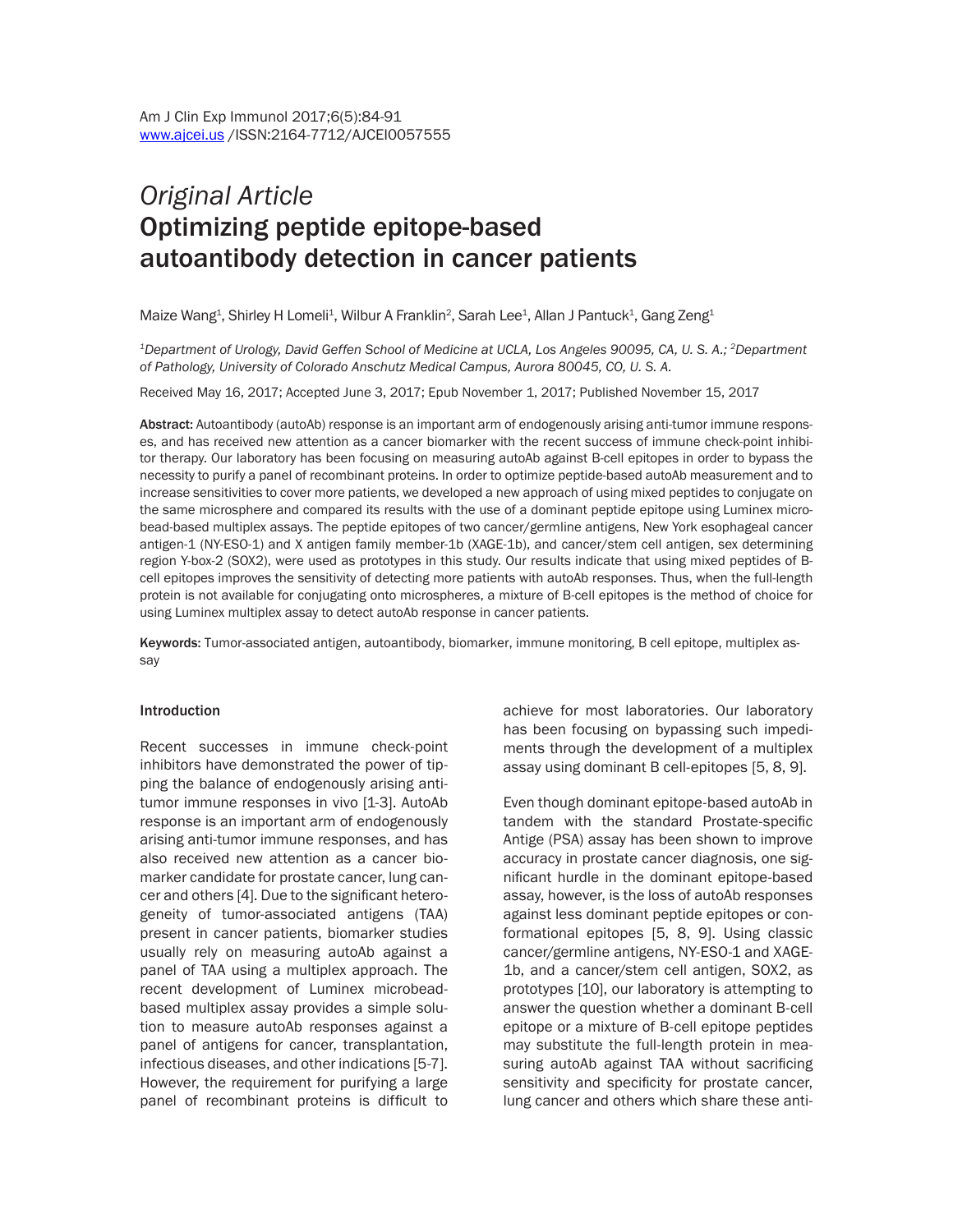| Table 1. Serum samples used in autoAb stud- |  |  |  |
|---------------------------------------------|--|--|--|
| ies                                         |  |  |  |

| Sample Type            | <b>Total Number of Sera</b> |
|------------------------|-----------------------------|
| <b>Prostate Cancer</b> | 101                         |
| Lung Cancer            | 32                          |
| <b>Healthy Donor</b>   | 8                           |
| Positive Control to    | 10                          |
| NY-ESO-1               | 4                           |
| SOX <sub>2</sub>       | 2                           |
| XAGE-1b                | 4                           |
| Total                  | 151                         |

gens. An optimized approach based on dominant B-cell epitopes may have implications in areas such as cancer biomarkers, transplantation, infectious diseases, and others areas requiring multiplex evaluation of Ab or autoAb against a panel of antigens.

#### Materials and methods

## *serum samples*

Serum samples were collected from subjects who received informed consent under institutional review board-approved protocols from UCLA and collaborating hospitals, and stored at -80°C until use. Serum samples from healthy donors (HD) were obtained from subjects routinely screened to exclude the presence of concomitant diseases and cancer patient serum samples were collected at time of biopsy and prior to surgery (Table 1). Positive controls were based on previous screening results [5].

# *Luminex microbeads-based assay*

Serum samples were screened using Luminex microsphere-based assays (Austin, TX). Peptide epitopes from prototype antigens, NY-ESO-1, SOX2, and XAGE-1b (Genemed Synthesis, San Antonio, TX), and a control random peptide sequence (Genscript, Piscataway, NJ) were conjugated onto microbeads (Bio-rad, Hercules, CA) by using sulfo-NHS (Thermo Fisher, Waltham, MA) to convert carboxyl groups on the microbeads to amine-reactive esters, and EDC (Thermo Fisher) to couple the ester to primary amine groups on the peptides (Figure 1). Peptides were conjugated onto the microbeads at 20 µg per  $1.0 \times 10^6$  microspheres (Table 2).

Serum samples were diluted at 1:10, 1:50, and 1:200 in assay buffer (PBS, 1% BSA). Then they were incubated with 2,500 beads per region of conjugated microspheres per 100 μl in a well of 96-well plates (Bio-rad) for 1 hour at room temperature with gentle agitation. After, the plates were washed 3 times with wash buffer (PBS, 1.0% Bovine Serum Albumin, 0.1% Sodium azide, 0.05% Tween-20) using a magnetic plate washer (Bio-rad). Secondary antibody, PE-conjugated goat anti-human IgG (Jackson ImmunoResearch, West Grove, PA), was added to the wells and the plates were then incubated for 1 hour at room temperature with gentle agitation. The plates were once again washed 3 times with wash buffer and fluorescence intensity (FI) was recorded using the Bio-Plex 200 system (Bio-rad). FI of auto-antigen epitopeconjugated microspheres were compared to those of a baseline random peptide control by taking the ratio of fluorescence intensity (RFI). The RFI of patient serums were compared to those of healthy donor serum, and a positive reaction was defined as RFIs that were 3 standard deviations above the mean, same criteria used for ELISA as previously published [11, 12].

# *ELISA*

Positive serum samples detected by Luminex screening were confirmed using ELISA. Antigencoated Nunc ELISA plates (eBioscience, San Diego, CA) were prepared using 50 ng/well of purified NY-ESO-1, 250 ng/well of SOX2 protein, and 100 ng/well of control BSA protein in 100 µL of carbonate bicarbonate buffer. The ELISA plates were also coated with 60 ng/well of full-length XAGE-1b peptide and 60 ng/well of control randomized synthetic peptide in 100 µL of carbonate bicarbonate buffer. The coated plates were then left to incubate overnight at 4°C to allow for the absorbance of the antigens onto the plates. The next day, the plates were blocked with 5% fetal bovine serum (FBS) in PBS + 0.05% Tween 20 (PBST) for 2 hours, washed with PBST, and loaded with 100 µL of diluted serum samples. Serum samples were pre-diluted at 1:10, 1:20, and 1:50 with 5% FBS in PBST. The serum samples, once loaded onto the pre-coated ELISA plates, were left to incubate for 2 hours at room temperature. The plates were then washed again with PBST and loaded with secondary antibody, HRPconjugated goat anti-human IgG (Sigma Aldrich,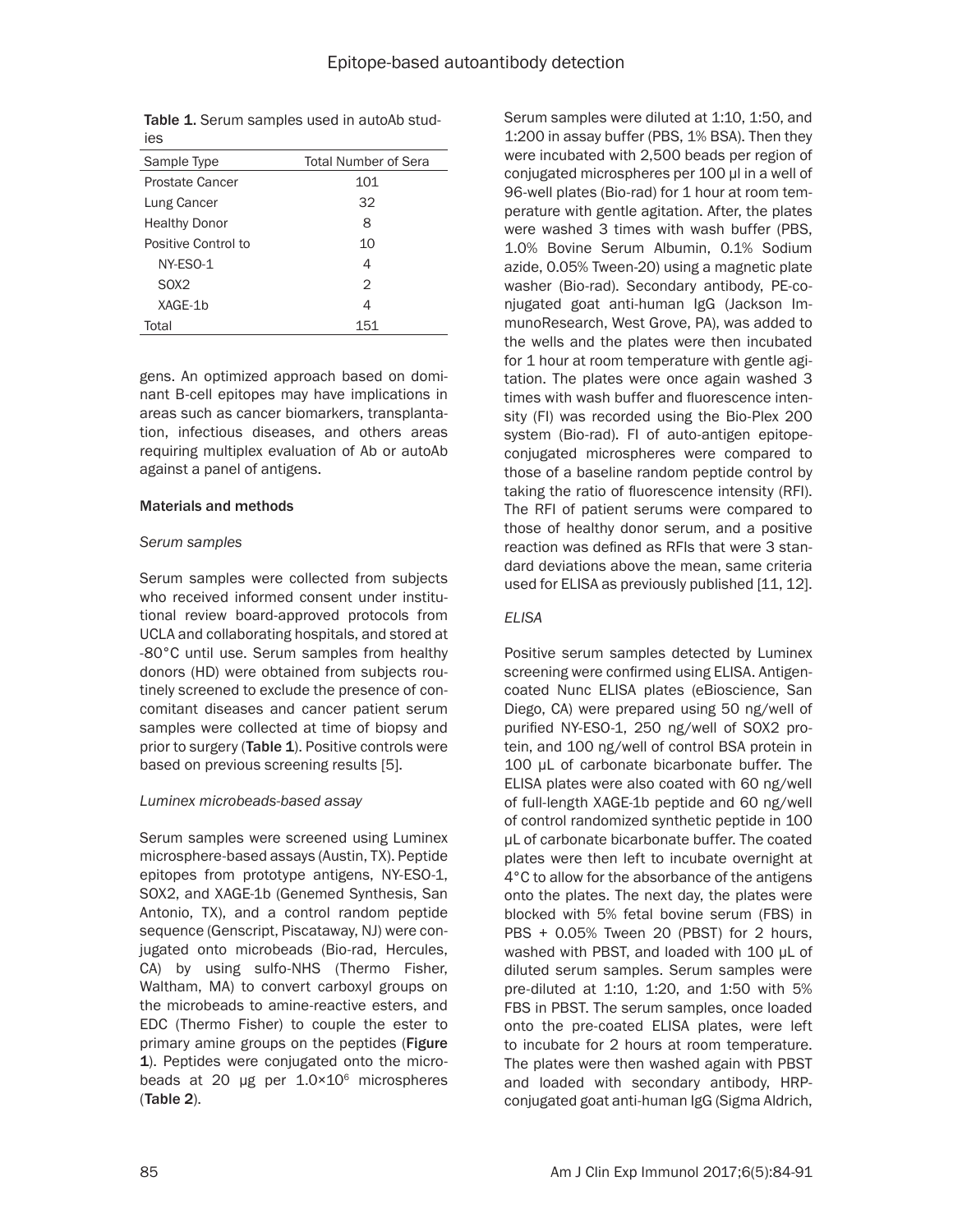

St. Louis, MO), that was diluted with 5% FBS in PBST. The plates were developed after 1 hour of incubation, after which absorbance (OD) at 450 nm was recorded. The difference in OD was calculated by subtracting the OD of the BSA protein or control peptide from the OD of the proteins or peptide of interest: NY-ESO-1 protein, SOX2 protein, and XAGE-1b full-length protein. Positive reactions were defined as ∆OD that were 3 standard deviations above the mean [11, 12].

#### *Western blot*

Serum samples that were positive for autoAb response as determined by Luminex, but not confirmed by ELISA, were tested by Western blotting. Purified NY-ESO-1 protein and NY-ESO-1 expressing cell lysates from transfected 293T cells as well as purified proteins of SOX2 from 2 sources (Genscript and Genemed Synthesis), were run on 4-12% Bis-Tris SDS gels (Thermo Fisher) alongside negative control,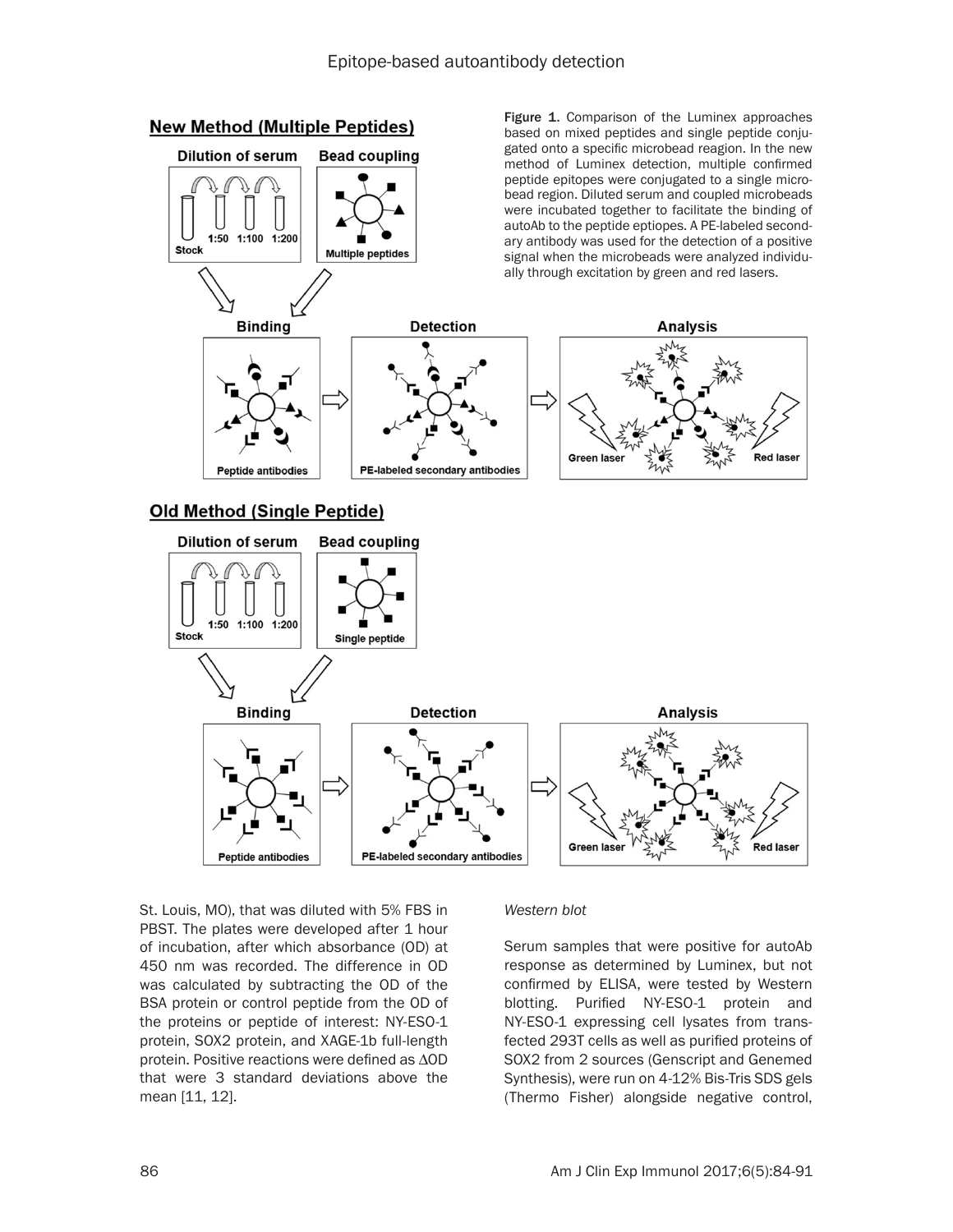| Microbead<br>Region | Analyte Peptide Epitope: Amino Acid Residues | Number of<br>positive sera |
|---------------------|----------------------------------------------|----------------------------|
| 18                  | Control peptide of 40 mer random sequence    | O                          |
| 19                  | NY-ESO-1: 1-40                               | 6                          |
| 25                  | NY-ESO-1: 90-130                             | 5                          |
| 26                  | NY-ESO-1: 120-160                            | 3                          |
| 27                  | NY-ESO-1: 150-180                            | 4                          |
| 29                  | NY-ESO-1: 1-40 and 90-130                    | 14                         |
| 35                  | NY-ESO-1: 120-160 and 150-180                | 10                         |
| 37                  | NY-ESO-1: 1-40, 90-130, and 120-160          | 7                          |
| 43                  | NY-ESO-1: 1-40, 90-130, 120-160, and 150-180 | 16                         |
| 45                  | SOX2: 52-87                                  | $\mathbf 1$                |
| 46                  | SOX2: 98-124                                 | $\overline{2}$             |
| 53                  | SOX2: 52-87 and 98-124                       | 4                          |
| 55                  | XAGE-1b: 1-25                                | 4                          |
| 62                  | XAGE-1b: 57-81                               | 2                          |
| 63                  | XAGE-1b: 1-25 and 57-81                      | 4                          |
| 65                  | XAGE-1b: full-length 1-81                    | 11                         |

Table 2. Conjugation of peptides of mangetic microbeads with a summary of detection results

Table 3. Patients with positive autoAb responses as detected by Luminex screening

|                                 | Analytes                         |           |           |  |
|---------------------------------|----------------------------------|-----------|-----------|--|
| Prostate Cancer Patient (n=101) | NY-ESO-1                         | SOX2      | XAGE-1b   |  |
| #11                             |                                  |           | $\ddot{}$ |  |
| #13                             | $\ddot{}$                        | $\ddot{}$ | $\ddot{}$ |  |
| #53                             | $\ddot{}$                        | $\ddot{}$ |           |  |
| #62                             | $\ddot{}$                        |           | $\ddot{}$ |  |
| #79                             | $+$                              | $\ddot{}$ |           |  |
| #82                             | $\ddot{}$                        |           |           |  |
| #98                             | $+$                              |           |           |  |
| #100                            | $\begin{array}{c} + \end{array}$ |           |           |  |
| #107                            |                                  |           | $\ddot{}$ |  |
| #110                            | $+$                              |           | $\ddot{}$ |  |
| #132                            | $\begin{array}{c} + \end{array}$ |           |           |  |
| #135                            | $+$                              |           |           |  |
| #138                            |                                  | $\ddot{}$ | $\ddot{}$ |  |
| #139                            | $\ddot{}$                        |           | $\ddot{}$ |  |
| #143                            |                                  |           | $+$       |  |
| #148                            | $\boldsymbol{+}$                 |           | $\ddot{}$ |  |
| Total                           | 12                               | 4         | 9         |  |
| Lung Cancer Patient (n=32)      |                                  | Analytes  |           |  |
|                                 | NY-ESO-1                         | SOX2      | XAGE-1b   |  |
| #22                             |                                  |           | $\ddot{}$ |  |
| #27                             | $\begin{array}{c} + \end{array}$ |           |           |  |
| #31                             | $\ddot{}$                        |           |           |  |
| #34                             | $+$                              |           |           |  |
| #48                             | $\ddot{}$                        |           | $\ddot{}$ |  |
| Total                           | 4                                | 0         | 2         |  |

293T cell lysate. Following separation, the proteins were transferred to a PVDF membrane (Thermo Fisher). The membrane was blocked overnight at 4°C using 5% milk in PBST. After, the membrane was washed with PBST and then incubated for 1 hour at room temperature with serum samples diluted at 1:1000 in blocking buffer (5% milk in PBST, 0.1% SDS was added to reduce reaction background). Secondary antibody, HRP-conjugated goat anti-human IgG (Jackson Immuno Research), was diluted in 5% milk in PBST and applied to the membrane for 1 hour at room temperature. The membrane was developed using ECL Western Development Kit (Thermo Fisher).

# **Results**

*Combination of peptide epitopes improves sensitivities to detect autoAb by using a single dominant peptide epitope*

A single dominant B-cell epitope was previously used to detect autoAb response against NY-ESO-1. However, the use of a single peptide prevents the detection of autoAb against less dominant epitopes. We thus developed an approach using a combination of peptide epitopes to be conjugated onto the same microbeads (Figure 1) and compared these results with the results using a single dominant peptide epitope in order to cover more patients. Initial experiments resulted in increased sensitivities against NY-ESO-1 and SOX2 autoAb using the mixture of peptide epitopes over a single domi-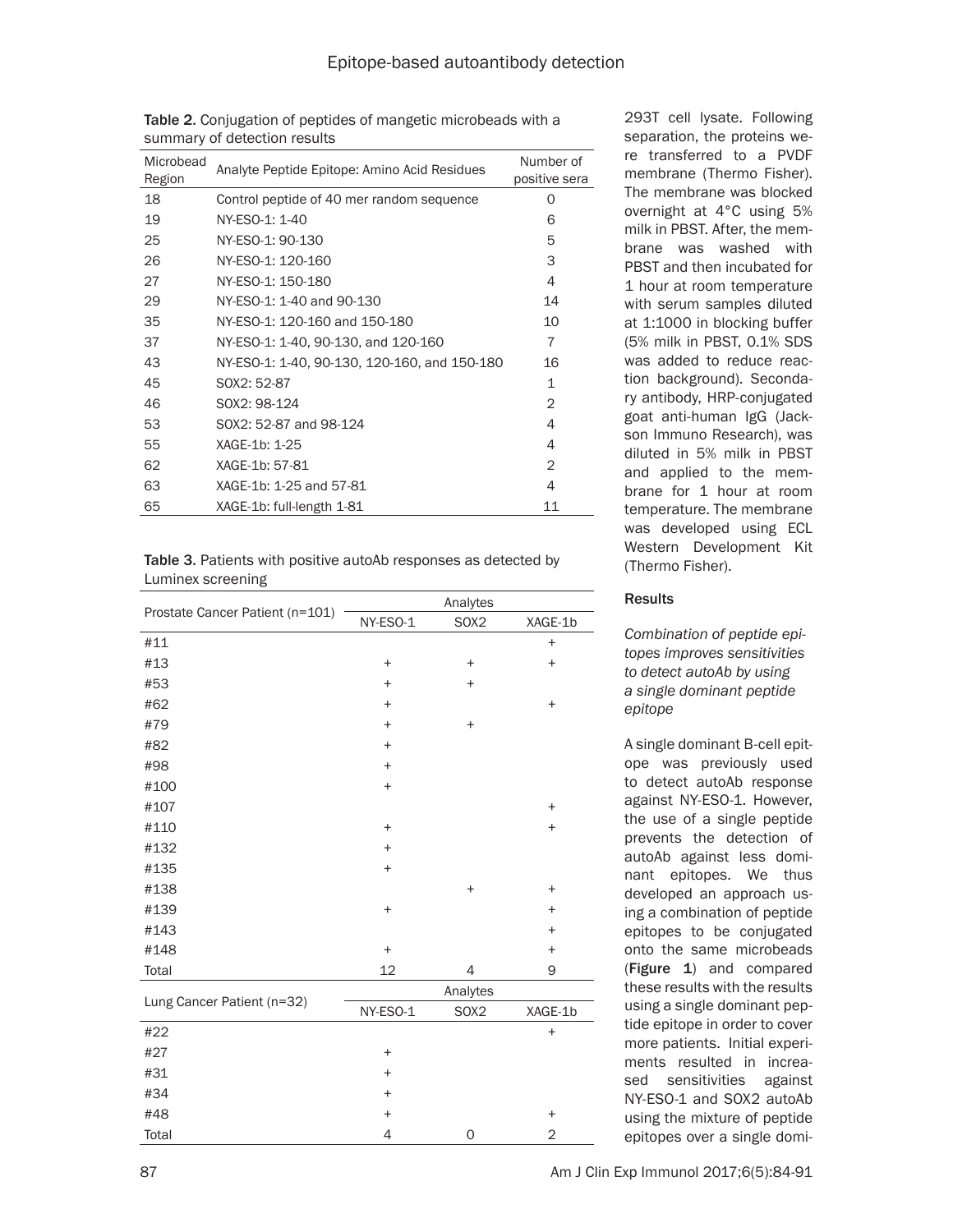

Figure 2. ELISA confirmation of positive sera as determined by Luminex. Patient sera positive for (A) NY-ESO-1, (B) SOX2, and (C) XAGE-1b were diluted at 1:10, 1:20, and 1:50 and the OD at 450 nm was compared to that of control BSA for proteins, NY-ESO-1 and SOX2, and control randomized peptide for XAGE-1b. Shown in the figure are all samples that have exceeded the crtiteria for being positive described in Materials and Methods and previous publications [11, 12].

nant peptide epitope (Tables 2 and 3). When only the dominant B-cell epitope, NY-ESO-1:1-40, was used, 6 patients were determined sero-positive for autoAb against NY-ESO-1. When using a mixture of peptide epitopes containing the dominant epitope, NY-ESO-1:1-40, as well as 3 others, NY-ESO-1:90-130, 120- 160, and 150-180, 16 patients were determined sero-positive for autoAb against NY-ESO-1. Similarly, increased sensitivity, when using a combination of peptide epitopes, was observed with SOX2 (Tables 2 and 3).

While the incorporation of less dominant epitopes was able to increase the sensitivity of the assay for NY-ESO-1 and SOX2, the full length protein peptide was most sensitive for XAGE-1b autoAb. The mixture of peptide epitopes detected 16 (10.6%) positives for NY-ESO-1 autoAb and 4 (2.7%) positives for SOX2 autoAb, while the full length protein detected 11 (7.3%) positives for XAGE-1b autoAb out of 151 samples screened (Tables 2 and 3). Due to significant aggregation, the fulllength NY-ESO-1 and SOX2 proteins failed to conjugate onto the microspheres under the current conditions.

#### *Confirmation of positive sera by ELISA and Western blot*

ELISA is the most commonly used assay to detect protein targets in blood sera. To verify autoAb against NY-ESO-1, SOX2, and XAGE-1b determined by the new mixed peptide approach using the Luminex assay, sero-positive samples were also screened using full-length proteins in ELISA (Figure 2). Of the 16 sero-positive for NY-ESO-1 autoAb, 13 were also positive against the full-length NY-ESO-1 protein using ELISA (Figure 2A). About 2 out of 4 positive sera for SOX2 autoAb were also verified against fulllength SOX2 protein by ELISA

(Figure 2B), and all 11 positives for XAGE-1b autoAb were confirmed by ELISA (Figure 2C).

The remaining sera were then tested by Western blot. Purified proteins of NY-ESO-1 and SOX2, as well as the cell lysate of transfected 293T cells for NY-ESO-1 expression and cell lysate for unaltered 293T cells, were loaded and run through SDS-PAGE. Western blots verified the presence of autoAb against NY-ESO-1 (Figure 3A) and SOX2 (Figure 3B) in the patient sera, and thus independently verified the pres-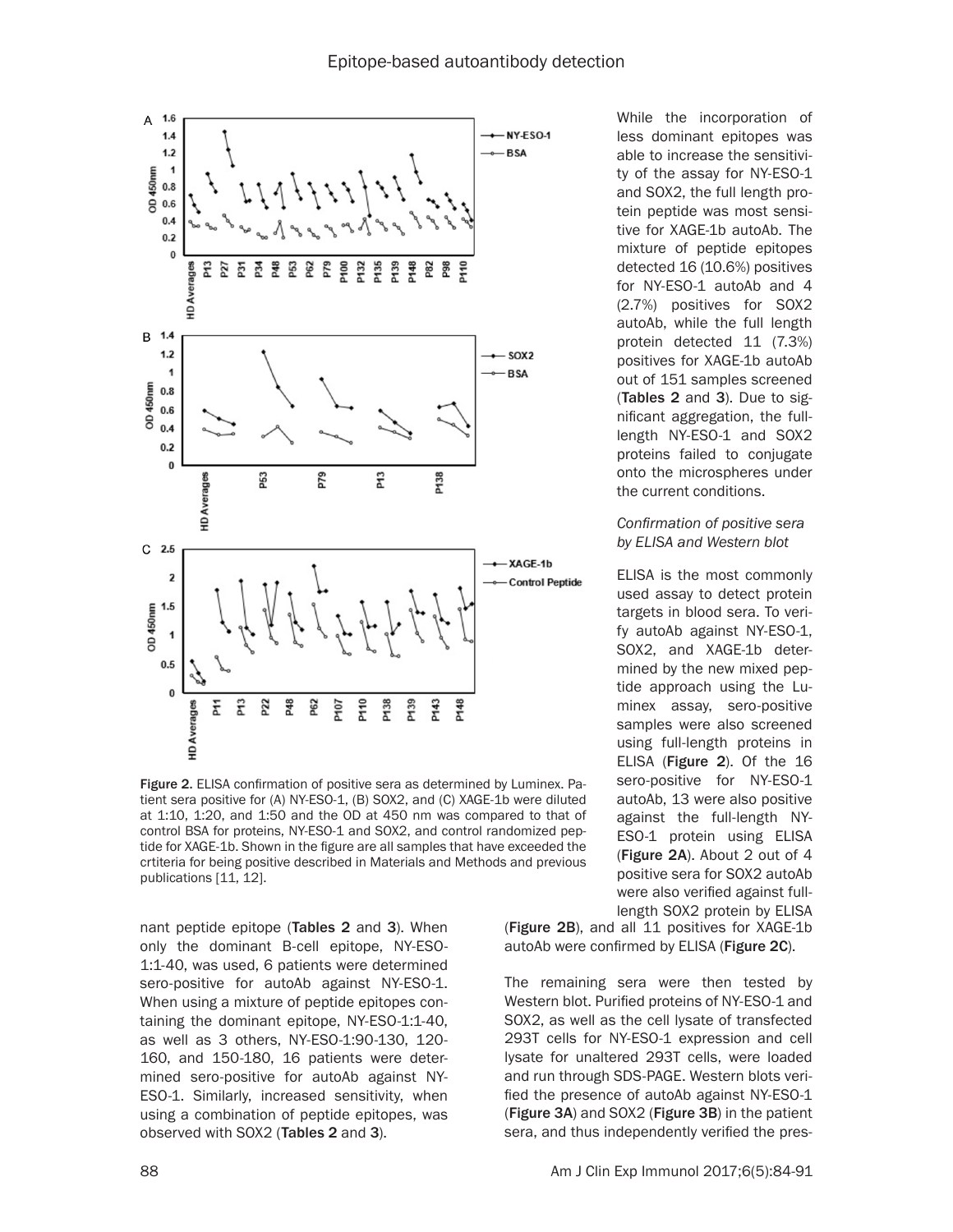

Figure 3. Western blot confirmation of positive sera as determined by Luminex. A: Based on the results from the multiplex Luminex assay, NY-ESO-1 sero-positive patients #82, 98, and 110 were used against NY-ESO-1 transfected 293T cell lysate (L) and purified recombinant protein of NY-ESO-1 (P) on a PVFD membrane. B: Similarly, SOX2 seropositive patients #13 and 138 were used against SOX2 proteins (P1 and P2 from different resources) on a PVDF membrane. In each panel, a positive serum was used against 293 lysate to show a negative reaction on the far left and far right lanes labeled with N, respectively. Molecular weights for proteins were marked in kDa on the side.

| Subjects Based on IHC staining XAGE-1b mRNA Copies XAGE-1b Ab NY-ESO-1 mRNA Copies NY-ESO-1 Ab* |                   |       |                |                          |
|-------------------------------------------------------------------------------------------------|-------------------|-------|----------------|--------------------------|
| NY-ESO-1 <sup>+</sup> /XAGE-1b                                                                  |                   |       |                |                          |
| Z007                                                                                            | 1814              |       | 771            | $+/-$                    |
| Z001                                                                                            | 748               |       | 4170           | $\ddot{}$                |
| Z012                                                                                            | 5218              |       | 202            | $\overline{\phantom{a}}$ |
| Z006                                                                                            | 7.6e <sub>5</sub> |       | 319            | $+/-$                    |
| NY-ESO-1/XAGE-1b+                                                                               |                   |       |                |                          |
| Z008                                                                                            | 9.84e5            |       | 41             | $^{++}$                  |
| Z002                                                                                            | 1.4e6             |       | $\overline{2}$ |                          |
| Z011                                                                                            | 4.39e5            | $+/-$ | 50             |                          |
| Z005                                                                                            | 2.85e6            |       | 1              | $\ddot{}$                |
| NY-ESO-1/XAGE-1b                                                                                |                   |       |                |                          |
| Z009                                                                                            | $\Omega$          |       | $\Omega$       |                          |
| Z003                                                                                            | 10                |       | 0              |                          |
| Z010                                                                                            | 86                |       | 6              |                          |

Table 4. NY-ESO-1 and XAGE-1b protein/mRNA levels and spontaneous autoAb responses

\*Spontaneous autoAb is indicated with "++, +, and +/-" to show decreased levels of responses; whereas "-"indicates no detectable responses.

ence of autoAb initially identified by the new mixed peptide approach under the Luminex microsphere platform.

#### **Discussion**

Previous studies of autoAb against TAA have been limited by both technology [13, 14] and analytes of interest, which were shared with autoimmune conditions rather than being tumor-specific [15-17]. The utilization of the Luminex platform allows for the detection of multiple analytes in a single controlled assay, and is compatible with the detection of both nucleic acids and proteins. Our lab has recently shown the detection of autoAb against 6 TAAs in conjuction with PSA in a single A+PSA assay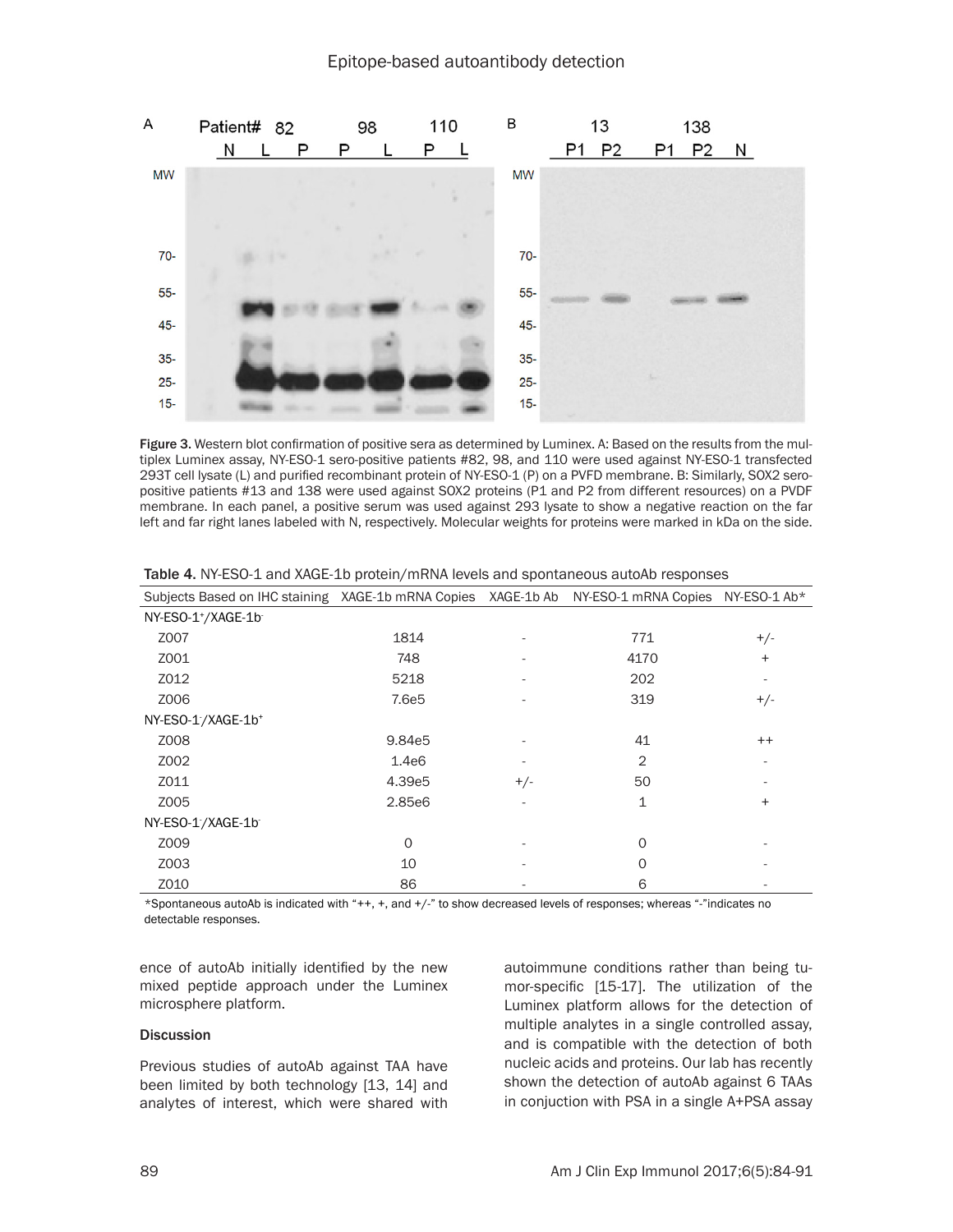with improved sensitivity and specificity over PSA alone [5].

The current pilot study addressed several observations that will require further investigation. Among them was the potential of using peptides, rather than whole proteins, to detect autoAb in human serum. For several of the TAAs on our panel, more than one epitope is recognized by the autoAb, which poses the question of how the peptides of these epitopes should be conjugated onto the microbeads for maximum detection by Luminex.

The addition of less dominant B-cell epitopes to form a mixture of epitopes conjugated to a single microbead was the most sensitive option for detecting autoAb against NY-ESO-1 and SOX2 in patient serum using the Luminex assay. However, the mixture of peptides did not seem to be as effective when compared to the full length protein peptide, as in the case of XAGE-1b. The short length of XAGE-1b, at 81 amino acids, facilitated the synthesis of the full length protein peptide, but the synthesis of full protein peptide of other markers, such as NY-ESO-1 and SOX2, can be difficult. Addition of more peptide epitopes or synthesis of peptide epitopes of varying lengths, such as the combination of 2 epitopes into one peptide, can be further explored to mimic the effects of a full length protein peptide.

Although the ELISA assay failed to confirm a few of the sera deemed positive for autoAb by the Luminex assay, these sera were later verified by Western blotting. The difference in detection between the ELISA and Luminex methods could be the result of heightened sensitivity in the Luminex assay platform. The microbead suspension allows for the threedimensional coating of the bead with the peptide of interest, as well as three-dimensional access to potential recognition sites of the autoAb to the peptide epitope, another innovation that has improved the sensitivity for the detection of autoAb response in serum samples. Technical advances also allow us to investigate whether development of autoAb responses correlate with expression of TAA. As shown in Table 4, serum mRNA levels of TAA correlated well with immunohistochemistry (IHC) staining for both XAGE-1b and NY-ESO-1. However, patients who developed autoAb responses

were not necessarily those with higher levels of mRNA and protein expressions.

Besides NY-ESO-1, SOX2, and XAGE-1b, the flexibility of the Luminex assay allows for the incorporation of other peptide epitopes to the panel of analytes. This platform has now been used as part of the "A+PSA" and other immunodiagnostic assays developed in our laboratory.

## Acknowledgements

This work is supported in part by the NIHR-01CA164388 and NIHR21CA195222 grant to G.Z. S.H.L. is a recipient of the NIH diversity supplement postdoctoral fellowship.

## Disclosure of conflict of interest

None.

Address correspondence to: Dr. Gang Zeng, Department of Urology and Jonsson Comprehensive Cancer Center, 66-128 Center for Health Sciences, 10833 Le Conte Ave, Los Angeles 90095-1738, CA, USA. Tel: 310-794-7635; E-mail: [gzeng@mednet.](mailto:gzeng@mednet.ucla.edu) [ucla.edu](mailto:gzeng@mednet.ucla.edu)

#### References

- [1] Brahmer JR, Tykodi SS, Chow LQ, Hwu WJ, Topalian SL, Hwu P, Drake CG, Camacho LH, Kauh J, Odunsi K, Pitot HC, Hamid O, Bhatia S, Martins R, Eaton K, Chen S, Salay TM, Alaparthy S, Grosso JF, Korman AJ, Parker SM, Agrawal S, Goldberg SM, Pardoll DM, Gupta A and Wigginton JM. Safety and activity of anti-PD-L1 antibody in patients with advanced cancer. N Engl J Med 2012; 366: 2455-2465.
- [2] Garon EB, Rizvi NA, Hui R, Leighl N, Balmanoukian AS, Eder JP, Patnaik A, Aggarwal C, Gubens M, Horn L, Carcereny E, Ahn MJ, Felip E, Lee JS, Hellmann MD, Hamid O, Goldman JW, Soria JC, Dolled-Filhart M, Rutledge RZ, Zhang J, Lunceford JK, Rangwala R, Lubiniecki GM, Roach C, Emancipator K, Gandhi L; KEY-NOTE-001 Investigators. Pembrolizumab for the treatment of non-small-cell lung cancer. N Engl J Med 2015; 372: 2018-2028.
- [3] Topalian SL, Drake CG and Pardoll DM. Immune checkpoint blockade: a common denominator approach to cancer therapy. Cancer Cell 2015; 27: 450-461.
- [4] Zaenker P and Ziman MR. Serologic autoantibodies as diagnostic cancer biomarkers--a review. Cancer Epidemiol Biomarkers Prev 2013; 22: 2161-2181.